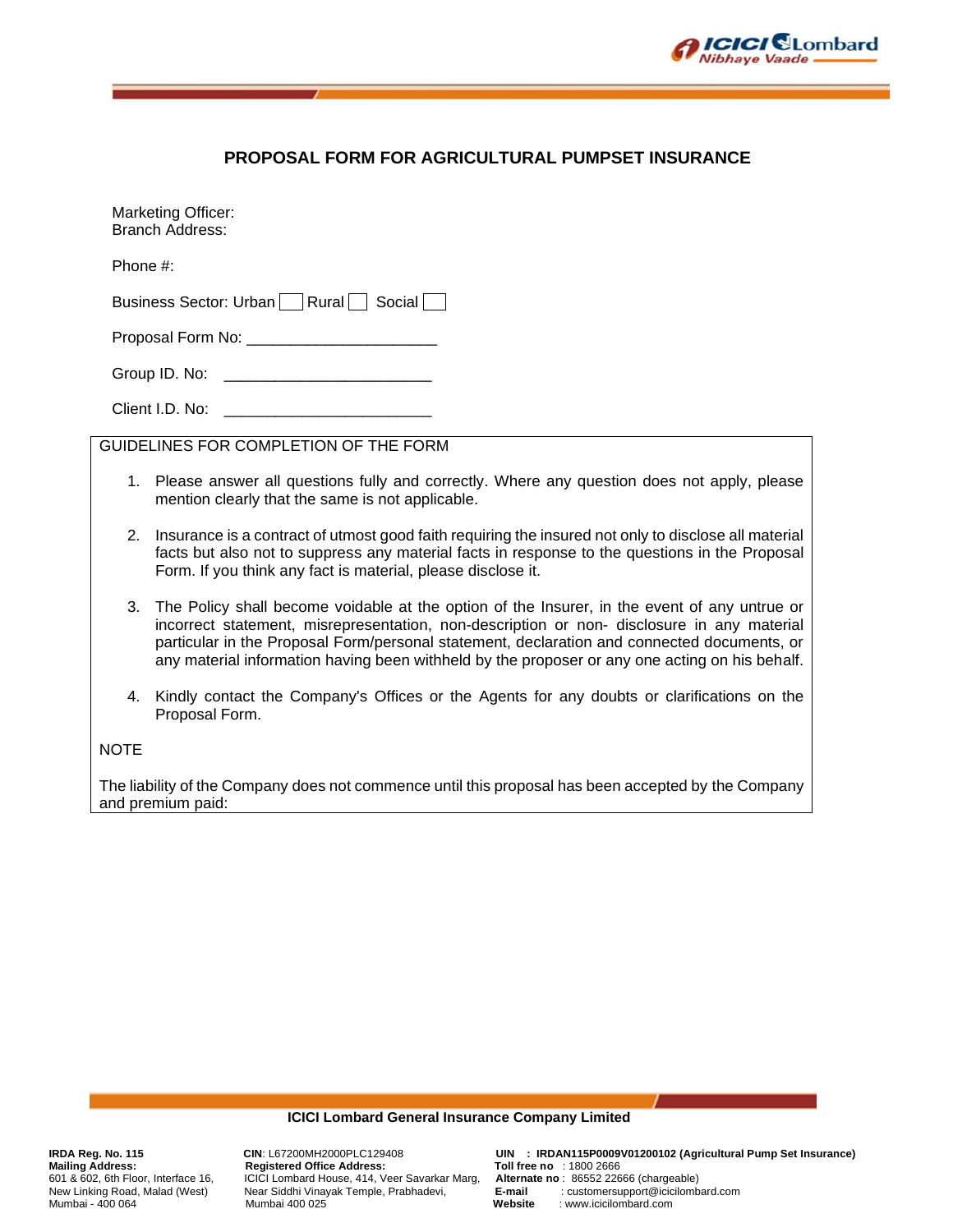

# **SCOPE OF COVER**

The Insurance Policy broadly covers loss and/or damage to the Pump Set caused by Fire, Lightning, Burglary / Theft Mechanical / Electrical Breakdown, Riot, Strike, Malicious Damage, and Terrorism.

## **SIGNIFICANT EXCLUSIONS**

The Insurance Policy does not cover loss and/or damage arising out of War, normal wear and tear, deterioration due to atmospheric conditions, willful act or gross negligence on the part of the Insured or his representatives, faults known to the Insured or their representatives, and losses falling under manufacturer's Warranty.

## **EXTENSIONS**

In addition, certain optional extensions are available, the details of which are provided in the relevant section of the proposal form.

#### **NOTE**

The foregoing is only an indication of the cover offered. For details please refer to the Policy.

#### **ICICI Lombard General Insurance Company Limited**

Mailing Address: Registered Office Address: Toll free no : 1800 2666<br>601 & 602, 6th Floor, Interface 16, ICICI Lombard House, 414, Veer Savarkar Marg, Alternate no : 86552 22666 (chargeable) New Linking Road, Malad (West) Near Siddhi Vinayak Temple, Prabhadevi, **E-mail** : customersupport of the mail in Mumbai 400 025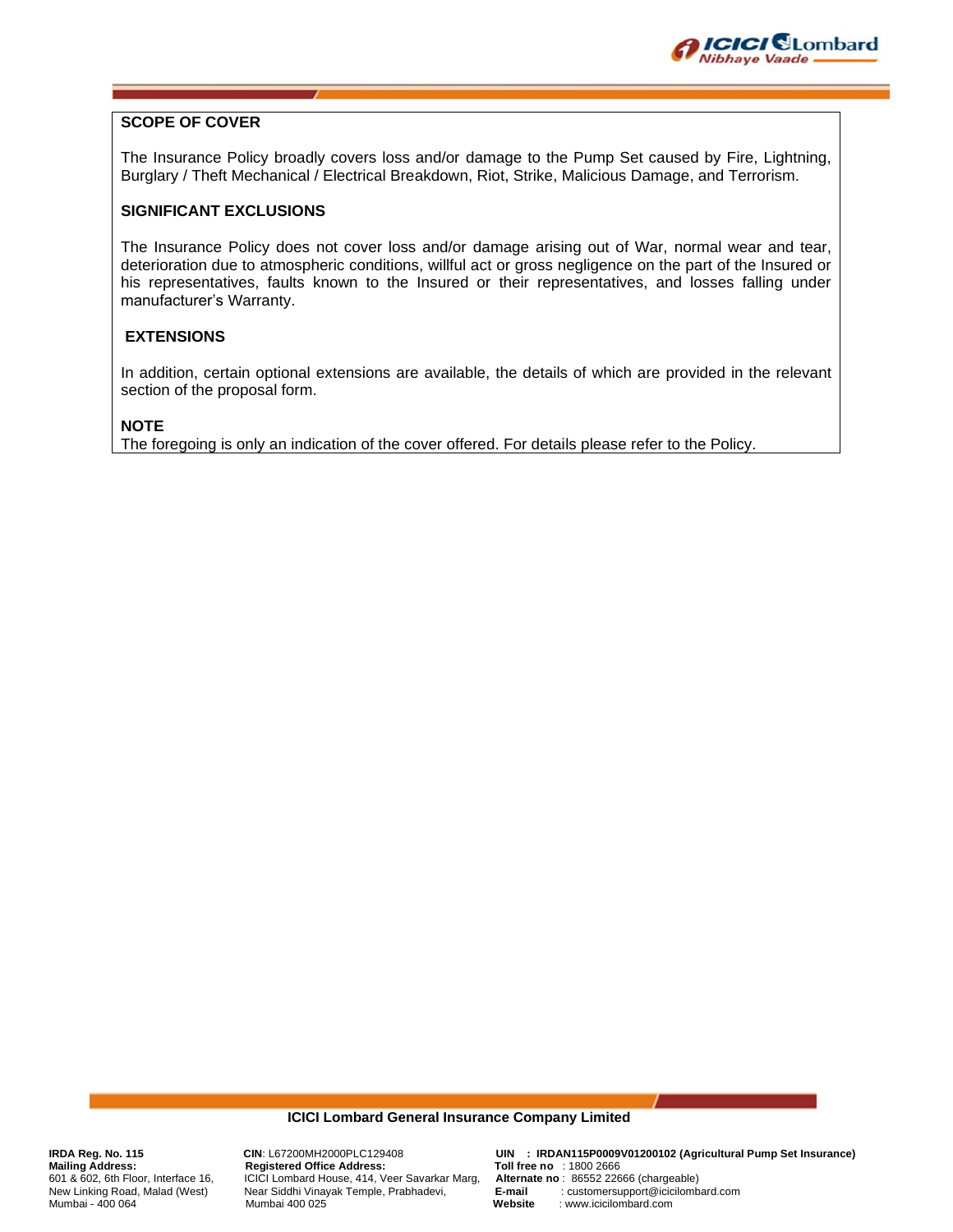

#### **1. CLIENT INFORMATION**

- a) Name of Proposer
- b) Postal Address
- c) Addresses of locations of Pump Set to be Inşured \_\_\_\_\_\_\_\_\_\_\_\_\_\_\_\_\_\_\_\_\_\_\_\_\_\_\_\_\_\_\_\_\_\_\_\_\_\_\_\_\_\_\_\_\_\_\_\_\_\_\_\_\_\_\_\_\_\_\_

## **2. RISK DETAILS**

| Nature of Business                                  |  |
|-----------------------------------------------------|--|
| Name of the manufacturer supplying the Pump<br>Set. |  |

# DESCRIPTION OF PUMP SET

| <b>PUMP</b>                       | DRIVING UNIT                   | Diesel Engine             |
|-----------------------------------|--------------------------------|---------------------------|
| Make______________________        | Electric Motor                 | Make__________            |
| Price__________________________   |                                |                           |
|                                   |                                |                           |
| Section _________ Delivery_______ |                                | RPM _________________     |
|                                   |                                | Serial No. ______________ |
| Serial No.                        | Serial No. ___________________ |                           |
|                                   |                                | Year of Make___________   |
| Year of Make ____________         | Year of Make ________          | No.of Cylinders________   |
|                                   |                                | Stroke__________________  |
| Type: Centrifugal/Submersible     | Voltage ____________________   |                           |
|                                   | Type: Squirrel Cage/Slip Ring  |                           |
|                                   |                                |                           |

- (a) Sum Insured \_\_\_\_\_\_\_\_\_\_\_\_\_\_\_\_\_\_\_\_\_\_\_\_\_\_\_\_\_\_Rs.
- (b) State the date when insurance / Date \_\_\_\_\_\_/Month\_\_\_\_\_\_\_\_/Year \_\_\_\_\_\_\_is to commence.
- (c) Period of Insurance from\_\_\_\_\_\_\_\_\_\_ /To\_\_\_\_\_\_\_\_\_

# **3. EXTENSIONS**

Whether Flood Cover Needed Yes/ No

Any additional information relevant to the policy applied for

Note: Please use additional sheets if space is not sufficient to complete details

#### **ICICI Lombard General Insurance Company Limited**

Mailing Address: Registered Office Address: Toll free no : 1800 2666<br>601 & 602, 6th Floor, Interface 16, ICICI Lombard House, 414, Veer Savarkar Marg, Alternate no : 86552 22666 (chargeable) New Linking Road, Malad (West) Near Siddhi Vinayak Temple, Prabhadevi, **E-mail** : customersupport of the mail str<br>Mumbai - 400 064 Mumbai 400 025